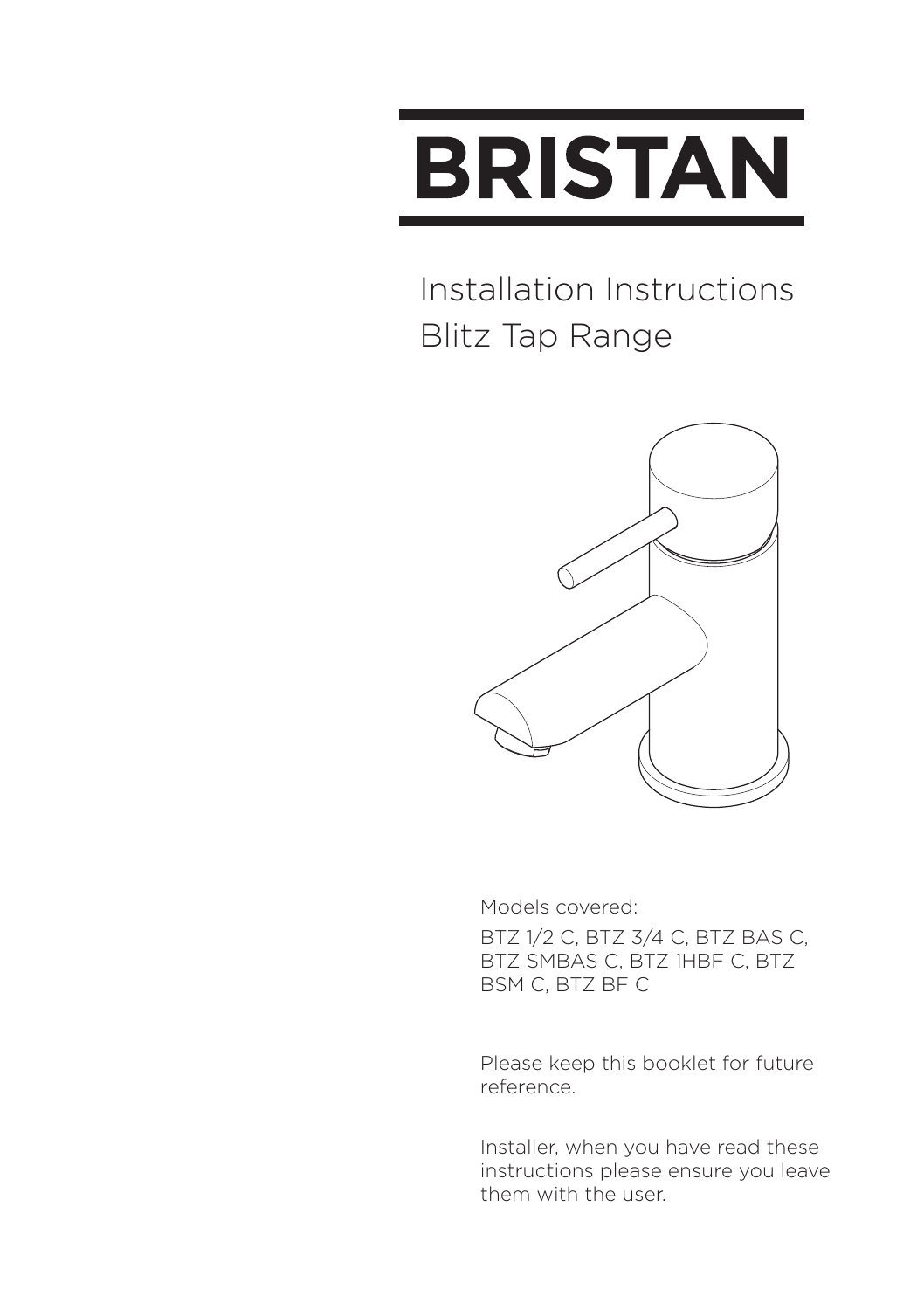## **Contents**

Thank you for choosing Bristan, the UK's leading taps and showers expert.

We have designed this product with your enjoyment in mind. To ensure that it works to its full potential, it needs to be fitted correctly. These fitting instructions have been created to give you all of the information you need and, if you need any further help, please do not hesitate to contact us.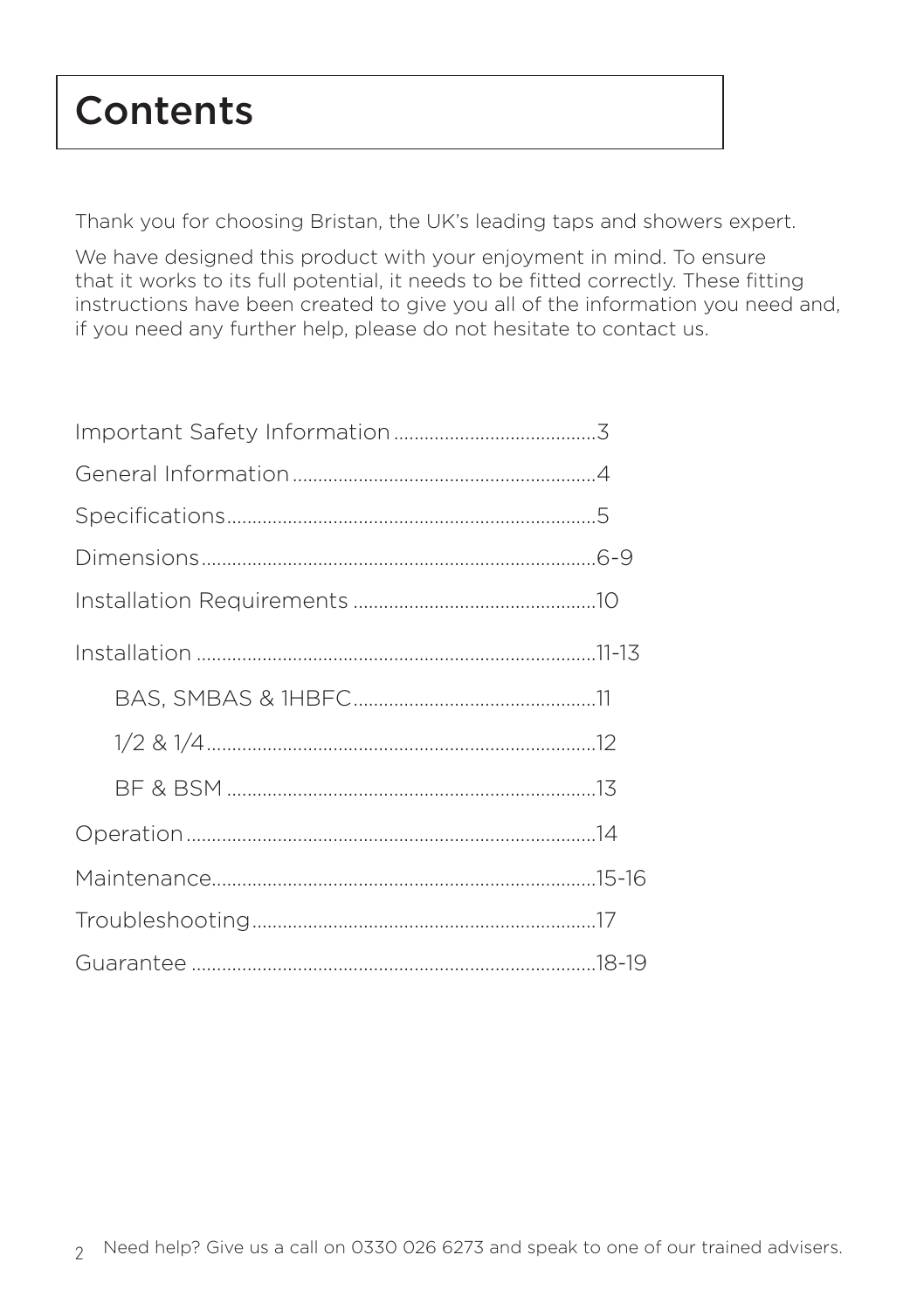## Important Safety Information

- Please read these instructions thoroughly and retain for future use.
- All products manufactured and supplied by Bristan are safe provided they are installed, used correctly and receive regular maintenance in accordance with these instructions.
- If you are in any doubt about your ability to install this product safely you must employ the services of an experienced qualified plumber.
- This fitting needs to be installed in accordance with, and meet the requirements of the Water Supply (Water Fittings) Regulations 1999 and Scottish Byelaws 2004.
- $\Lambda$  Remove all packaging and check the fitting for damage before starting installation.
- Warning: Before starting any installation please consider the following: before drilling into walls, check that there are no hidden electrical wires, cables or water supply pipes. This can be checked with the aid of an electronic detector.
- If power tools are used do not forget to: Wear eye protection - Unplug equipment after use
- $\bigwedge$  Important: Remember to turn off the mains water supply before connecting to any existing pipe work. Fitting isolating valves to the inlet feeds is recommended for ease of maintenance.
- Warning: Before installing the new fitting it is essential that you thoroughly flush through the pipework in order to remove any remaining swarf, solder, etc.

Failure to carry out this procedure could cause problems or damage to the workings of the fitting.

- Take care when handling the 'flexible connecting pipes', do not bend, twist or crush them. Only tighten the pipes by hand.
- This product must not be modified in any way as this will invalidate the guarantee.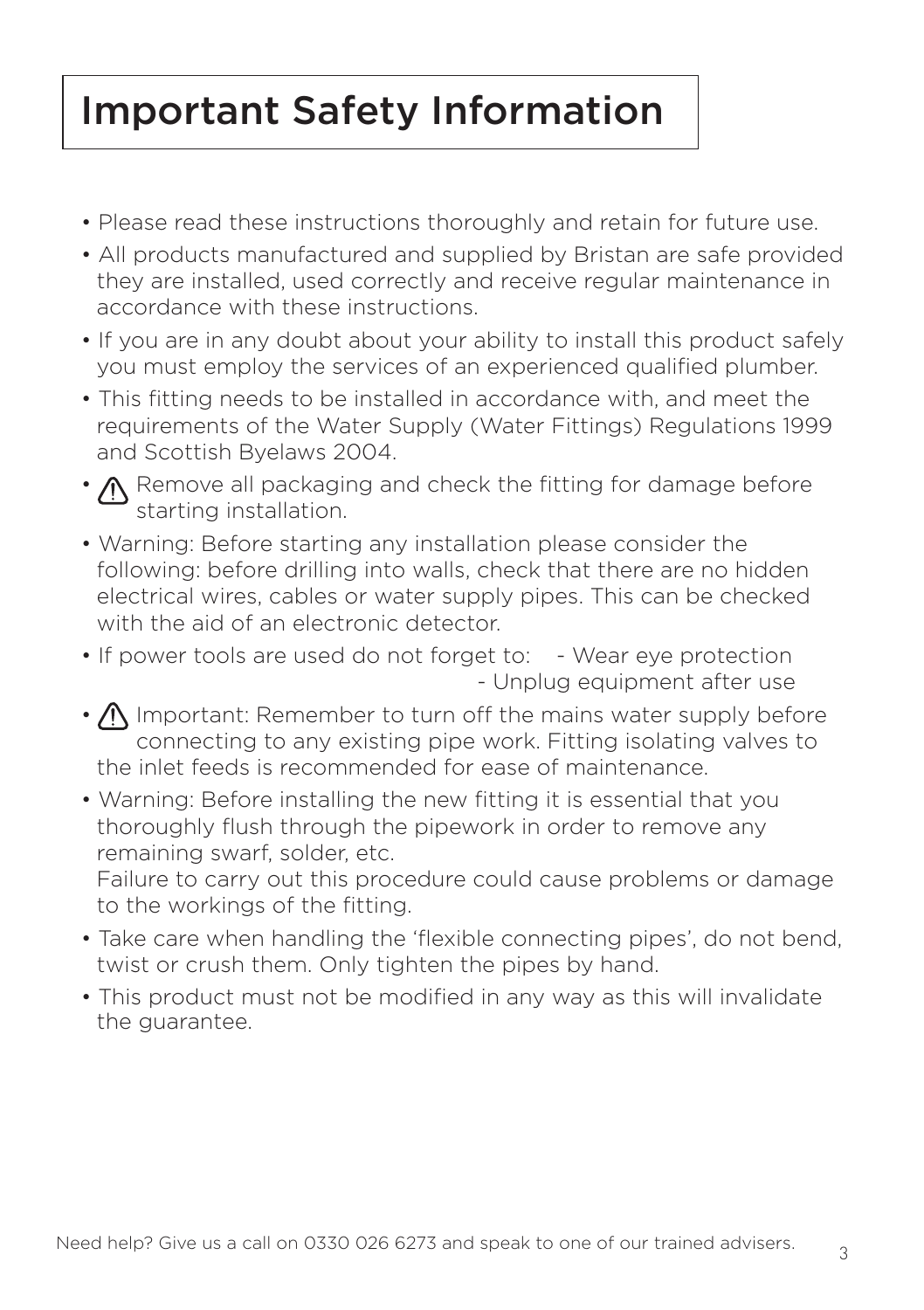## General Information

This product has been tested to the Water Regulations Advisor Scheme (WRAS) and satisfies the requirements of the Water Supply (Water Fittings) Regulations 1999 and current bylaws. For full Installation Requirements & Notes (IRN) please visit: www.wras.co.uk/directory.

Designed to comply with BS EN 200 for combination taps to be used within systems designed to BS 8558.

BS 8558 recommends hot water should should be stored and distributed at a temperature of not less than 60°C which will minimise the build up of limescale in hard water areas.

If the fitting is installed at low pressure (tank fed), then the minimum distance from the highest installed position of the outlet to the underside of the cold tank should be at least 2 metres to ensure adequate performance, please note BTZ SMBAS C requires 3 metres if installed on a low pressure system.

This tap should be installed in compliance with the Water Regulations.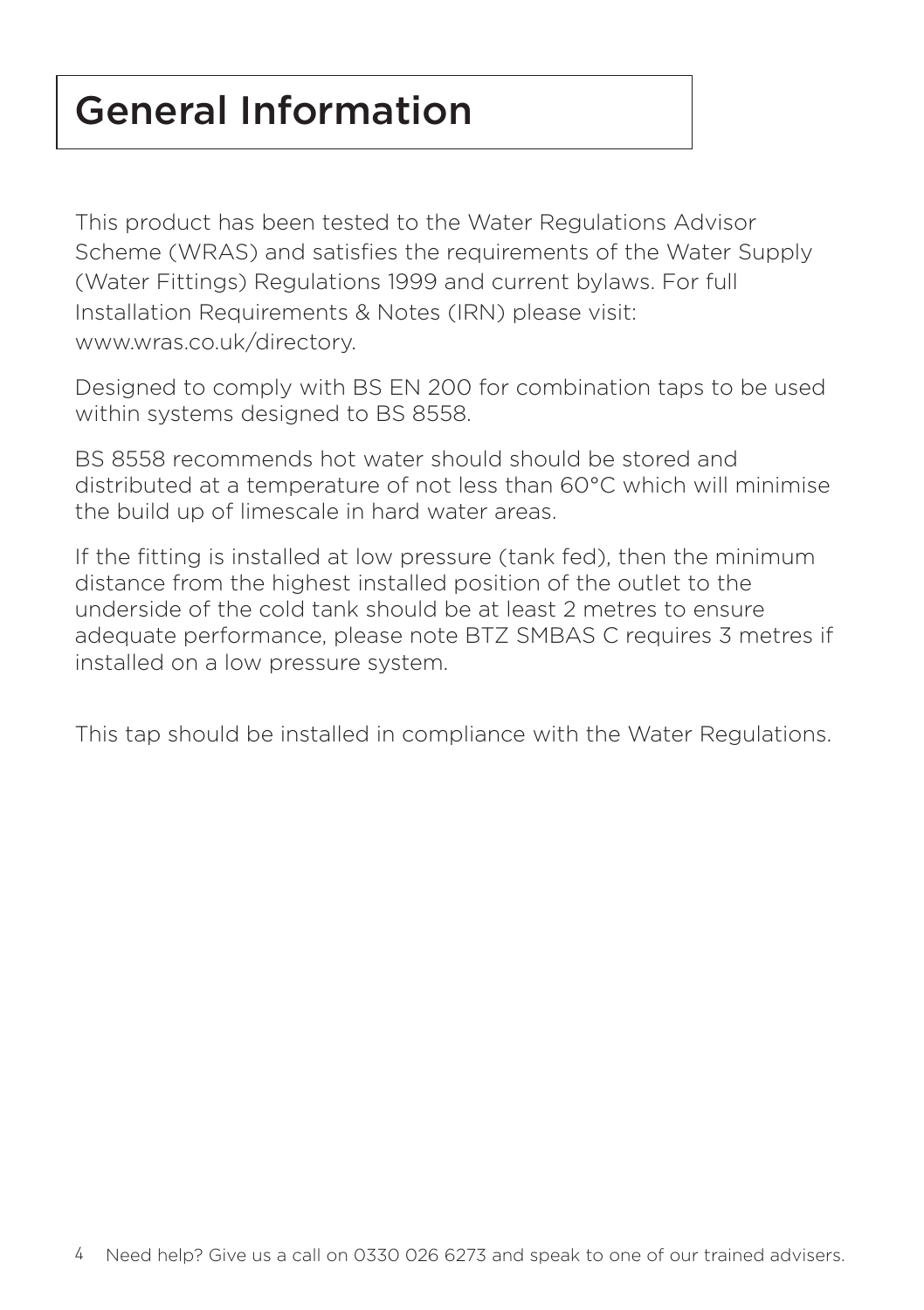# Specifications

| Product          | Working<br>pressure |     | Inlet                     |
|------------------|---------------------|-----|---------------------------|
|                  | Min                 | Max |                           |
| $BTZ$ 1/2 C      | 0.2 <sub>2</sub>    | 5.0 | 1/2" BSP Threaded Tail    |
| BTZ 3/4 C        | 0.2                 | 5.0 | 3/4" BSP Threaded Tail    |
| BTZ BSM C        | 0.2                 | 5.0 | 3/4" BSP Threaded Tail    |
| BTZ BF C         | 0.2 <sub>2</sub>    | 5.0 | 3/4" BSP Threaded Tail    |
| <b>BTZ BAS C</b> | O.2                 | 5.0 | M12 x 500mm Flexible Tail |

Maximum static pressure – 10.0 bar

System Requirements:

Gravity fed hot & cold (Equal pressures)

Gravity fed hot & cold (Differential pressure, maximum ratio 5:1) Unvented systems

Instantaneous water heater (Combination boiler)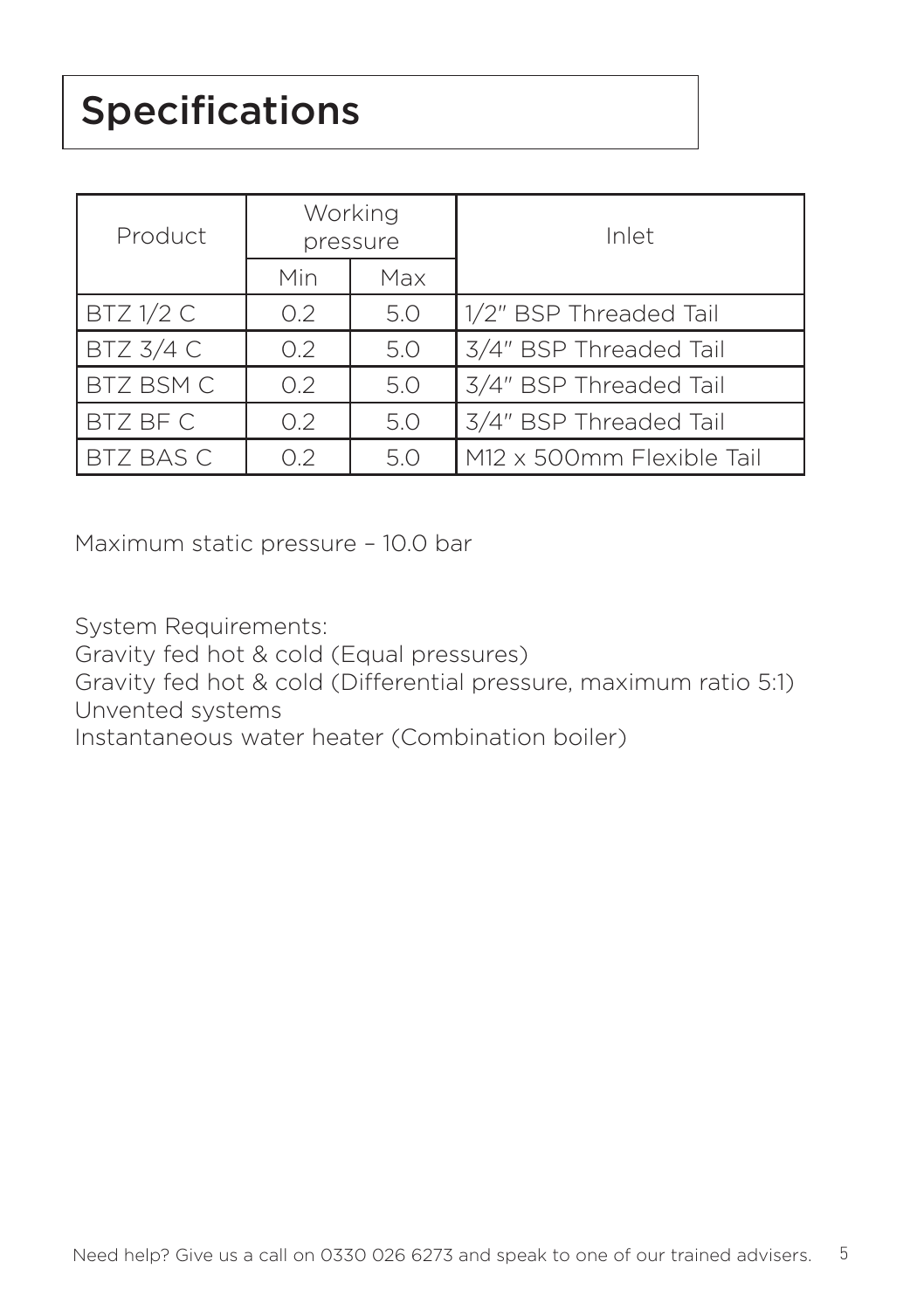BTZ 1/2 C



BTZ 3/4 C



Dimensions are nominal and in millimetres.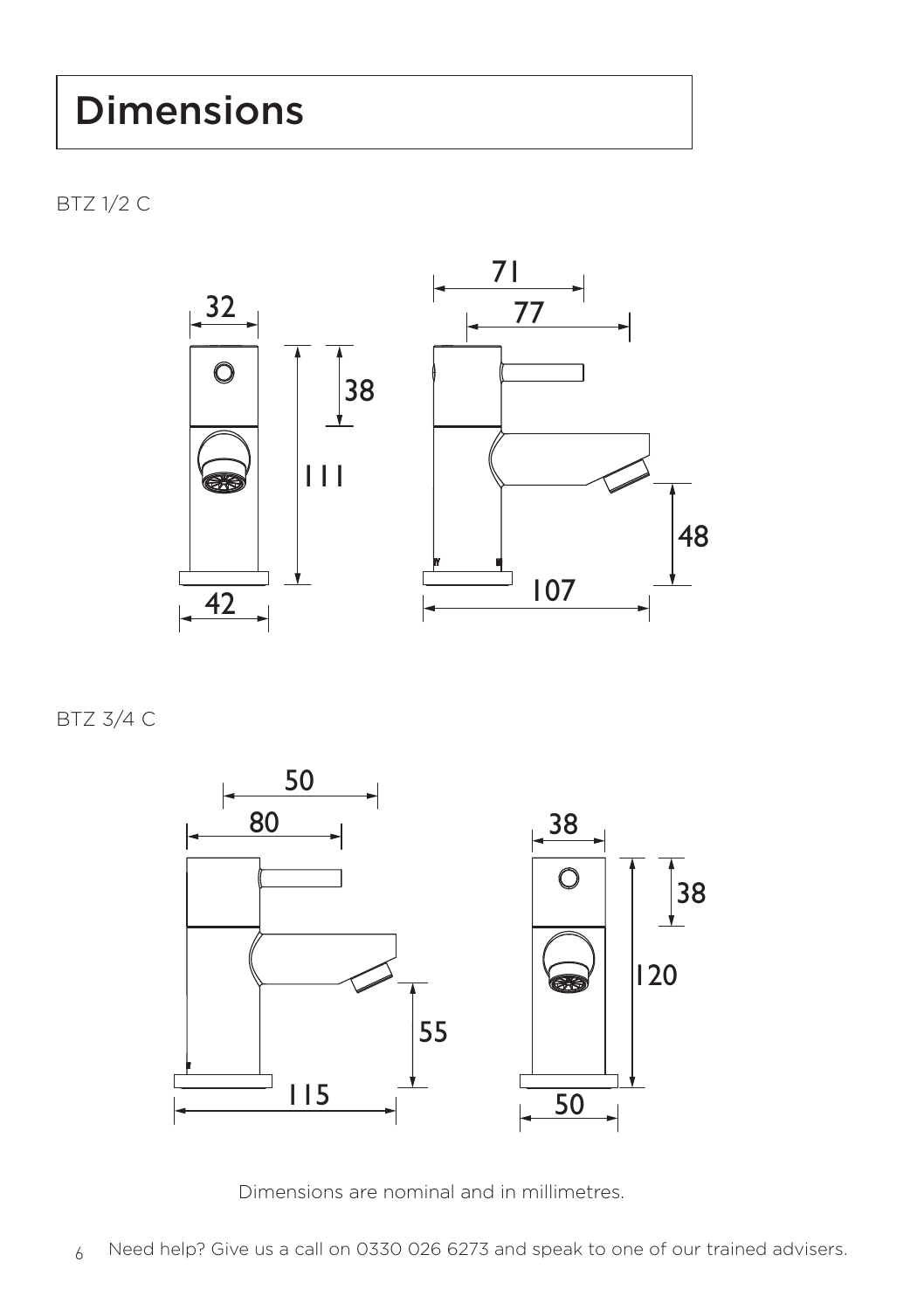BTZ BSM C



BTZ BF C



Dimensions are nominal and in millimetres.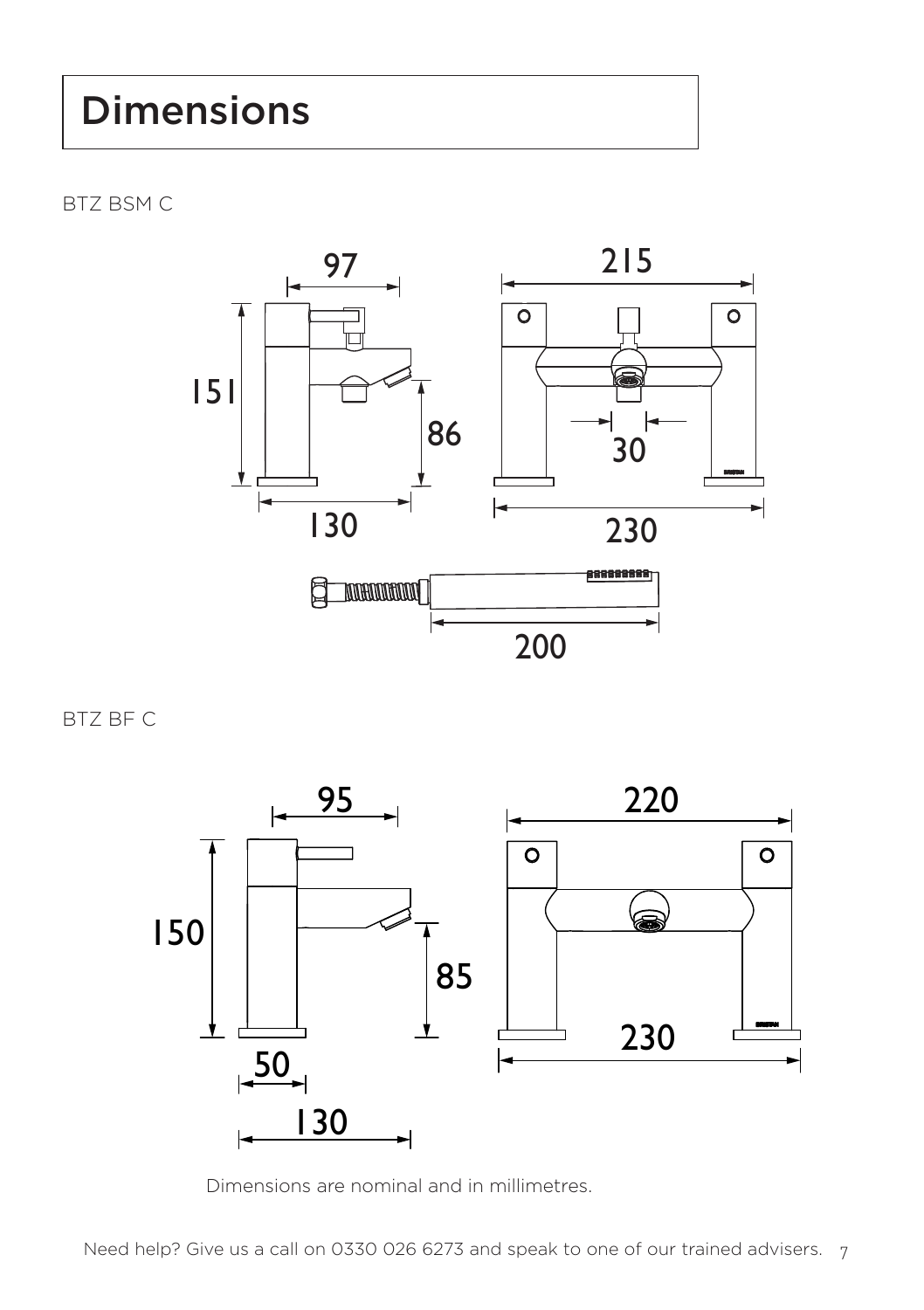BTZ BAS C



BTZ SMBAS C



Dimensions are nominal and in millimetres.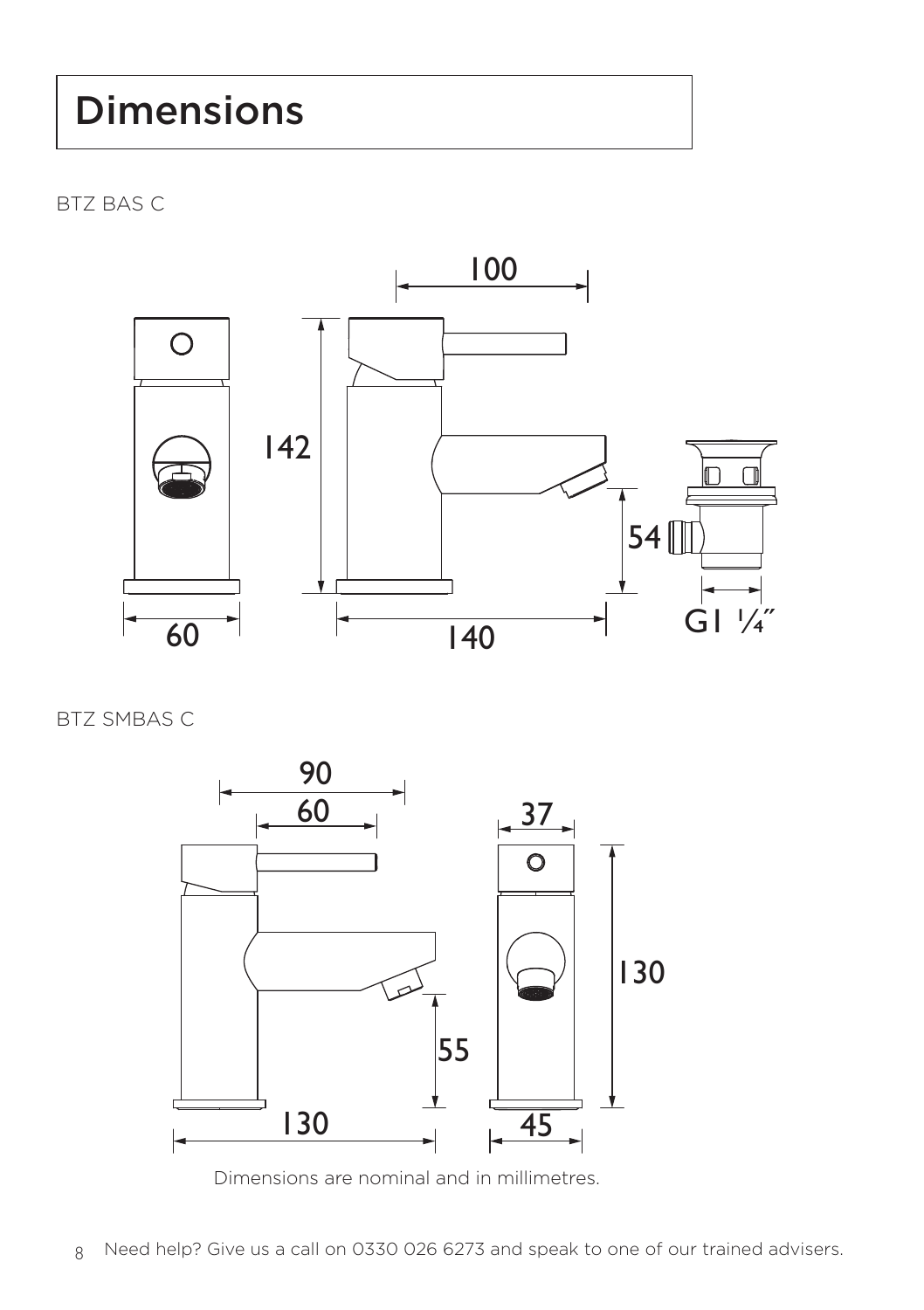BTZ 1HBF C



Dimensions are nominal and in millimetres.

9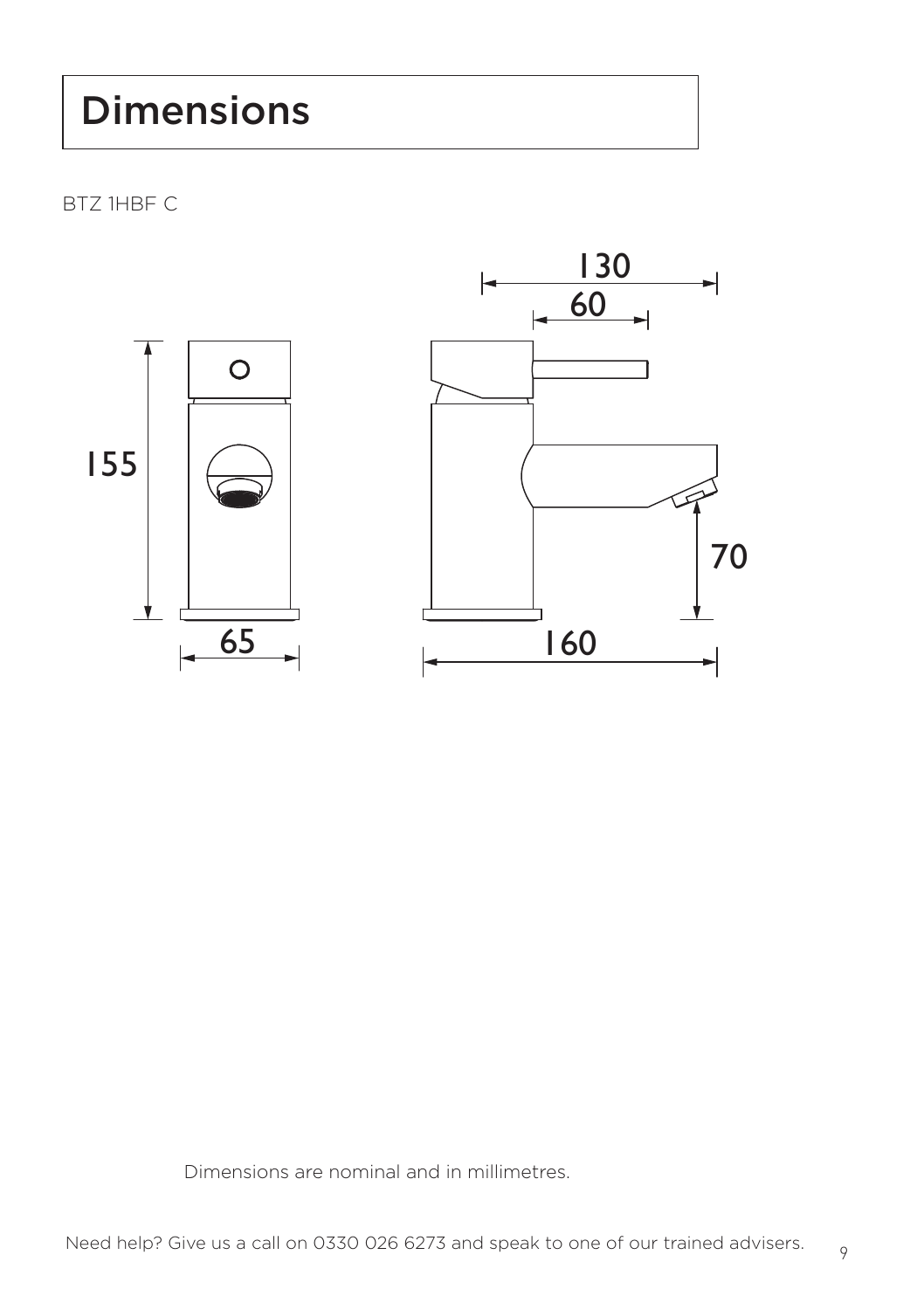## Installation Requirements

#### Flexible Connecting Pipes

Care must be taken when connecting the flexible connection pipes to the household pipework to ensure they do not bend sharply and kink or twist.

See below for recommended ways to fit the flexible connecting pipes.



**A Important:** Failure to follow these guidelines may result in poor performance and damage to the flexible connecting pipes.

 $\sqrt{!}$  Important: Full access must be made available on installation for future maintenance/servicing purposes.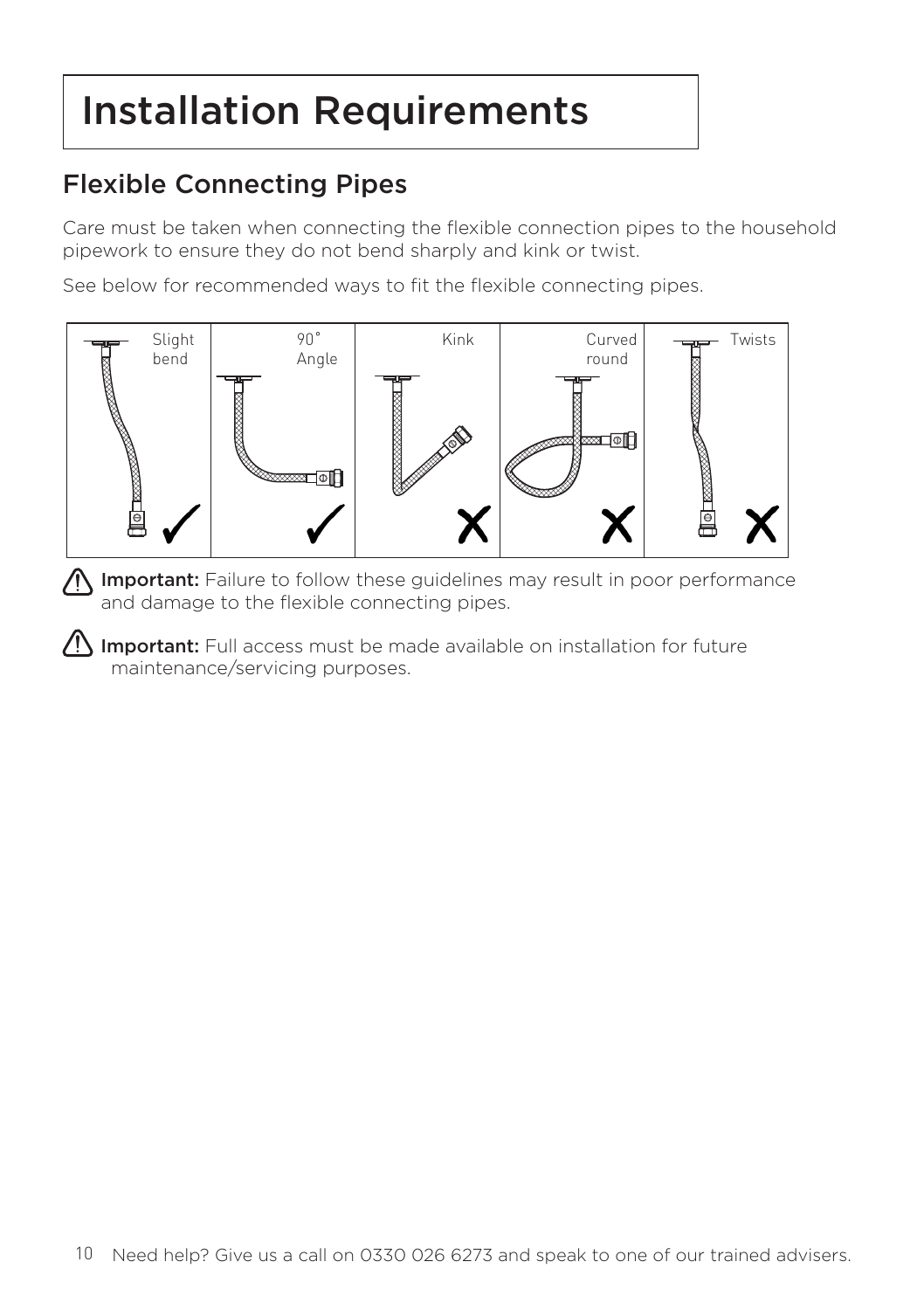#### Installation- BAS, SMBAS, 1HBF







Connect the flexi/ copper tails to the hot and cold water supplies. Turn on the mains water supply letting the water flow for a few minutes to flush through the system. Check all joints and connections for any leaks.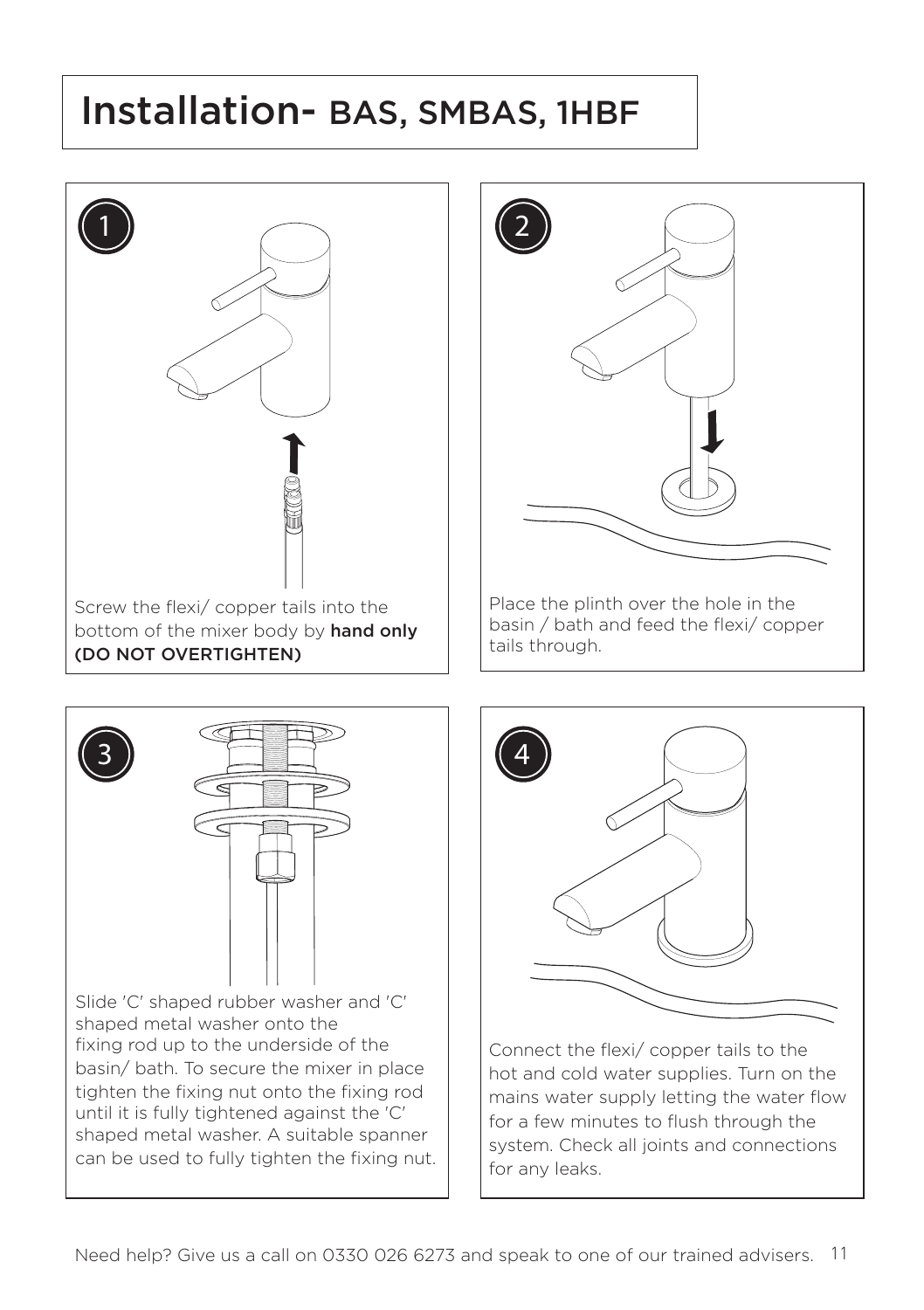## Installation- 1/2 & 3/4



Place the plinths over the holes in the basin/ bath ensuring that the washers are fitted between the plinths and the basin/ bath.



Feed the tap bodies through the holes in a basin/ bath.





Turn on the mains water supply letting the water flow for a few minutes to flush through the system.

Check all joints and connections for any leaks.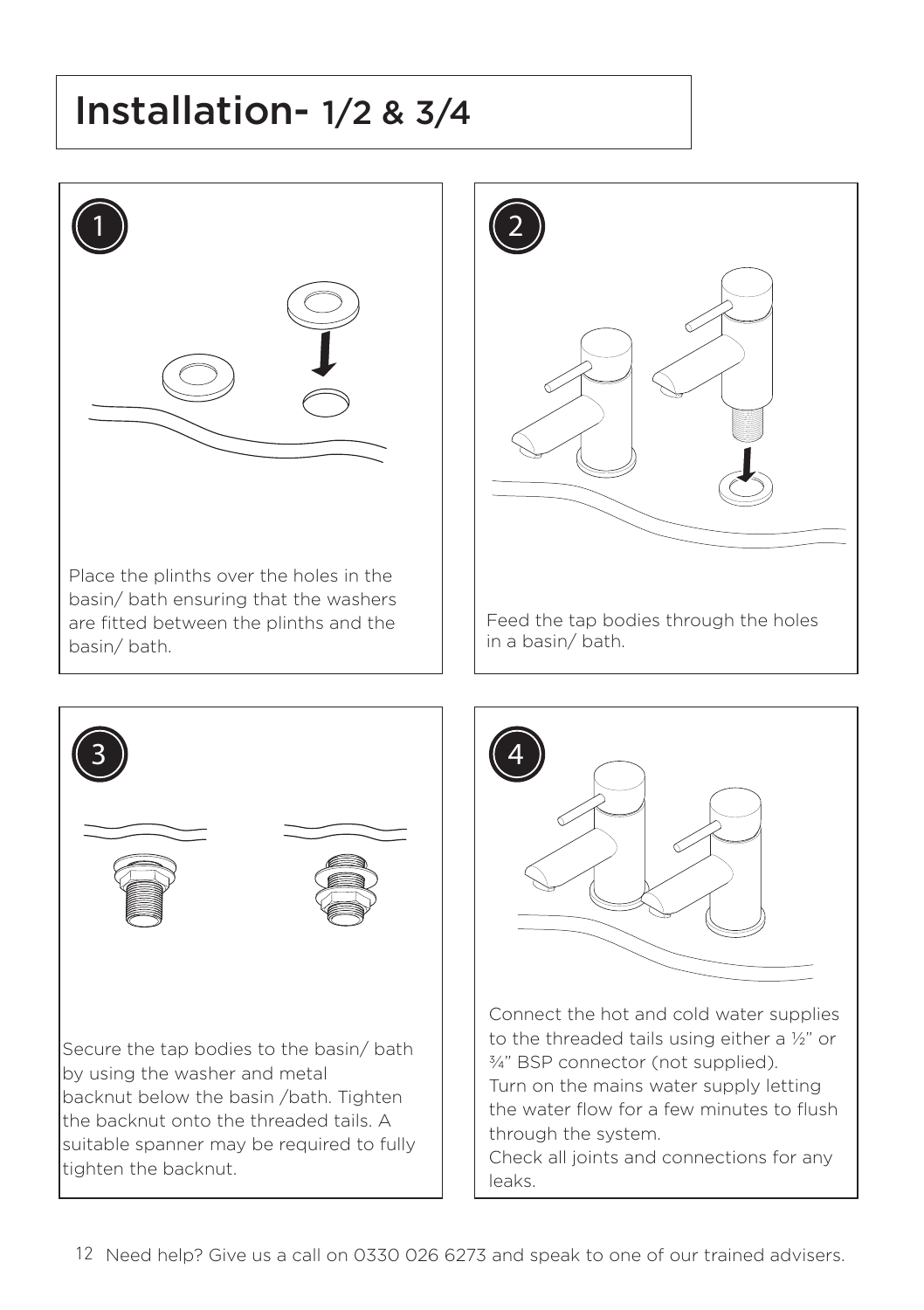#### Installation- BF & BSM



Place the plinths over the holes in the bath ensuring that the washers are fitted between the plinths and the bath.  $\|\cdot\|$  Fit the body to the bath.





Secure the body to the bath by using the washer and metal backnut below the bath. Tighten the backnut onto the threaded tails. A suitable spanner may be required to fully tighten the backnut.



Bath Shower Mixer only - fit the shower hose to the hose outlet using the small sealing washer, and the handset to the hose using the small washer. Fit the wall bracket (not shown) to the wall using the fixings supplied; ensuring that the handset and hose reaches it.

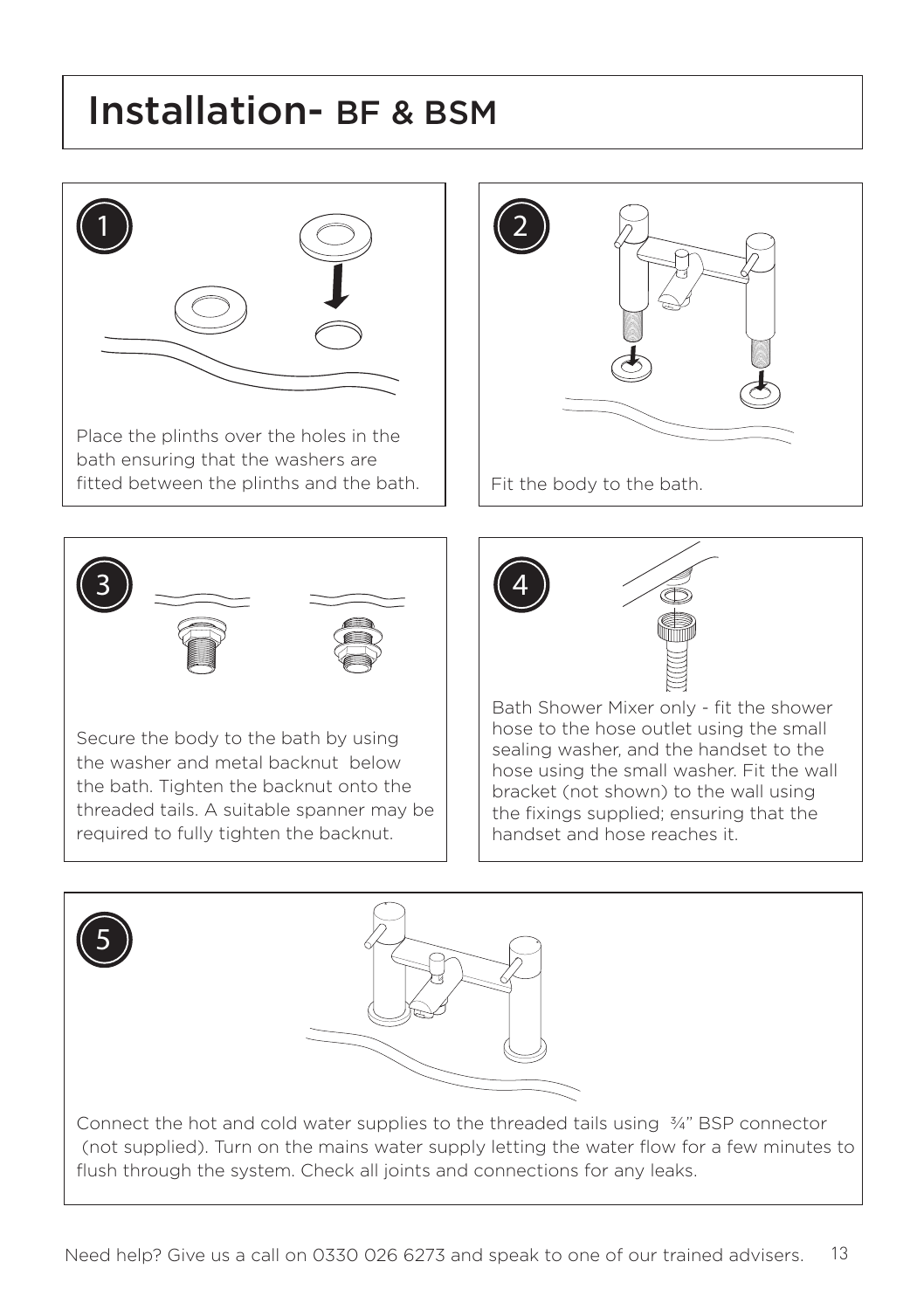# Operation







14 Need help? Give us a call on 0330 026 6273 and speak to one of our trained advisers.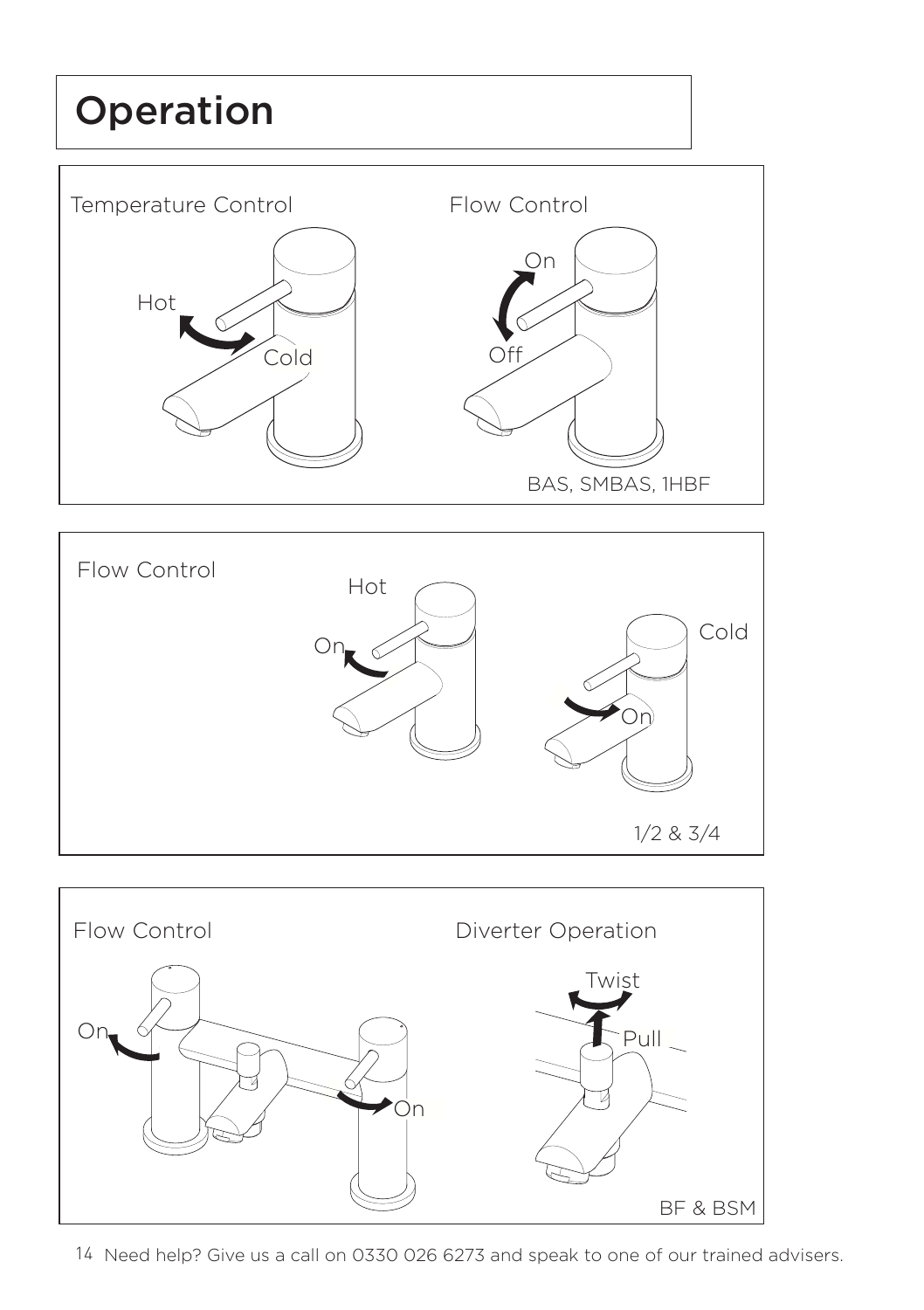## Maintenance

#### General Cleaning

Your fitting has a high quality finish and should be treated with care to preserve the visible surfaces. All surfaces will wear if not cleaned correctly, the only safe way to clean your mixer is to wipe with a soft damp cloth. Stains can be removed using washing up liquid. All bath cleaning powders and liquids will damage the surface of your fitting, even the non-scratch cleaners.

Note: Never use abrasive detergents or disinfectants or those containing alcohol, hydrochloric acid or phosphoric acid.

#### Cleaning the Cartridge

Before carrying out any maintenance, turn off the mains water supply and close any isolating valves.

Prise out the cap, loosen the grub screw, remove the handle and shroud. Remove the cartridge retaining nut using a suitable spanner.

Remove the cartridge and clean thoroughly under cold water to remove any build up of limescale or debris.

If necessary replace the cartridge using parts supplied by Bristan only.

Replace the cartridge into the body, tighten the cartridge retaining nut using a suitable spanner. Replace the shroud and handle. Tighten the grub screw and push fit the cap.

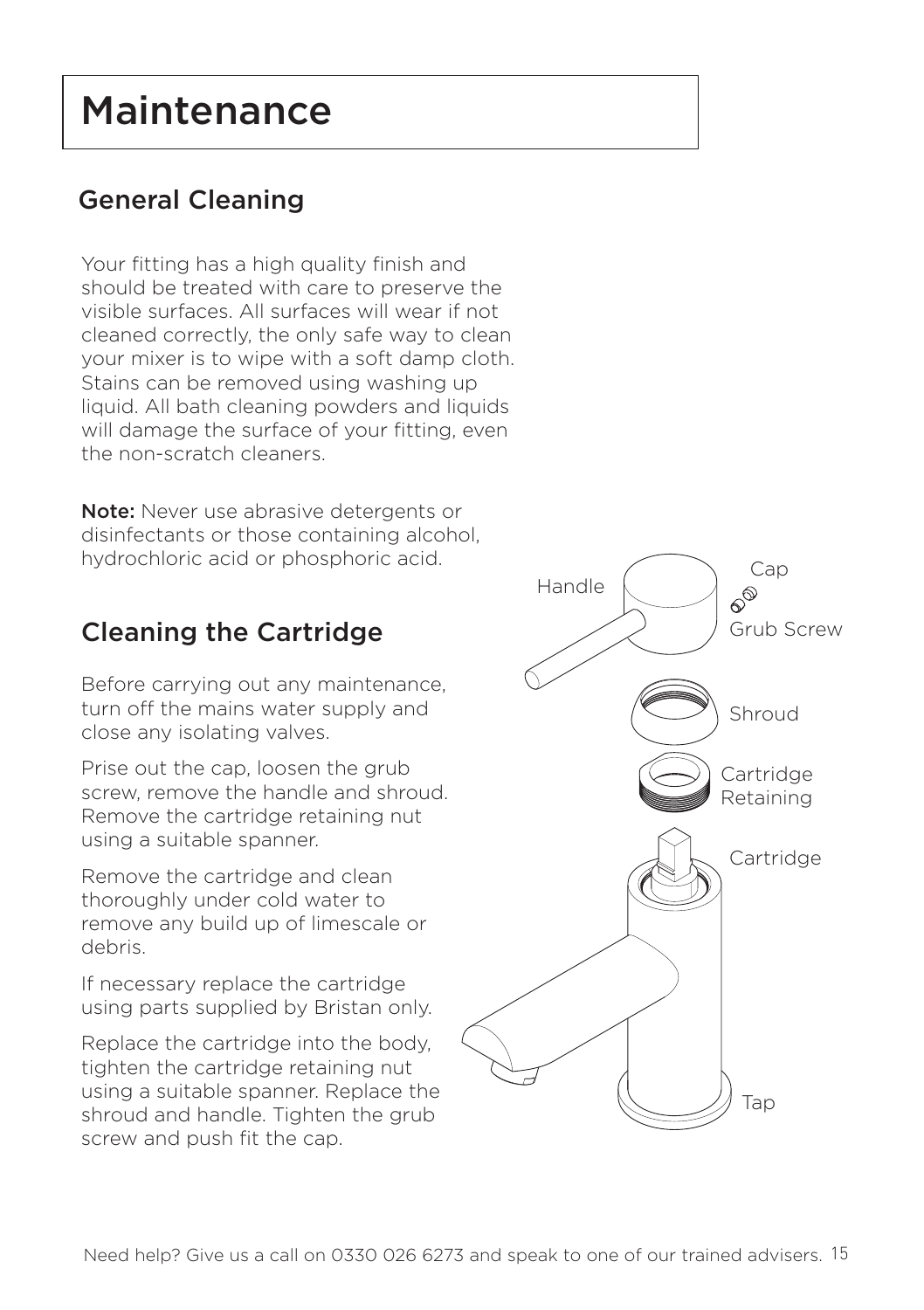#### Maintenance

#### Cleaning the Valve

Before carrying out any maintenance, turn off the mains water supply and close any isolating valves.

Prise out the cap, loosen the grub screw and remove the handle.

Using the correct size spanner remove the valve. Wash the valve with clean running water and make sure that any debris has been removed. Dry and lightly grease the seal (only use silicone grease).

If necessary replace the valve using parts supplied by Bristan only.

Replace the valve into the body and tighten fully using the correct size spanner. Replace the handle, tighten the grub screw and push fit the cap.

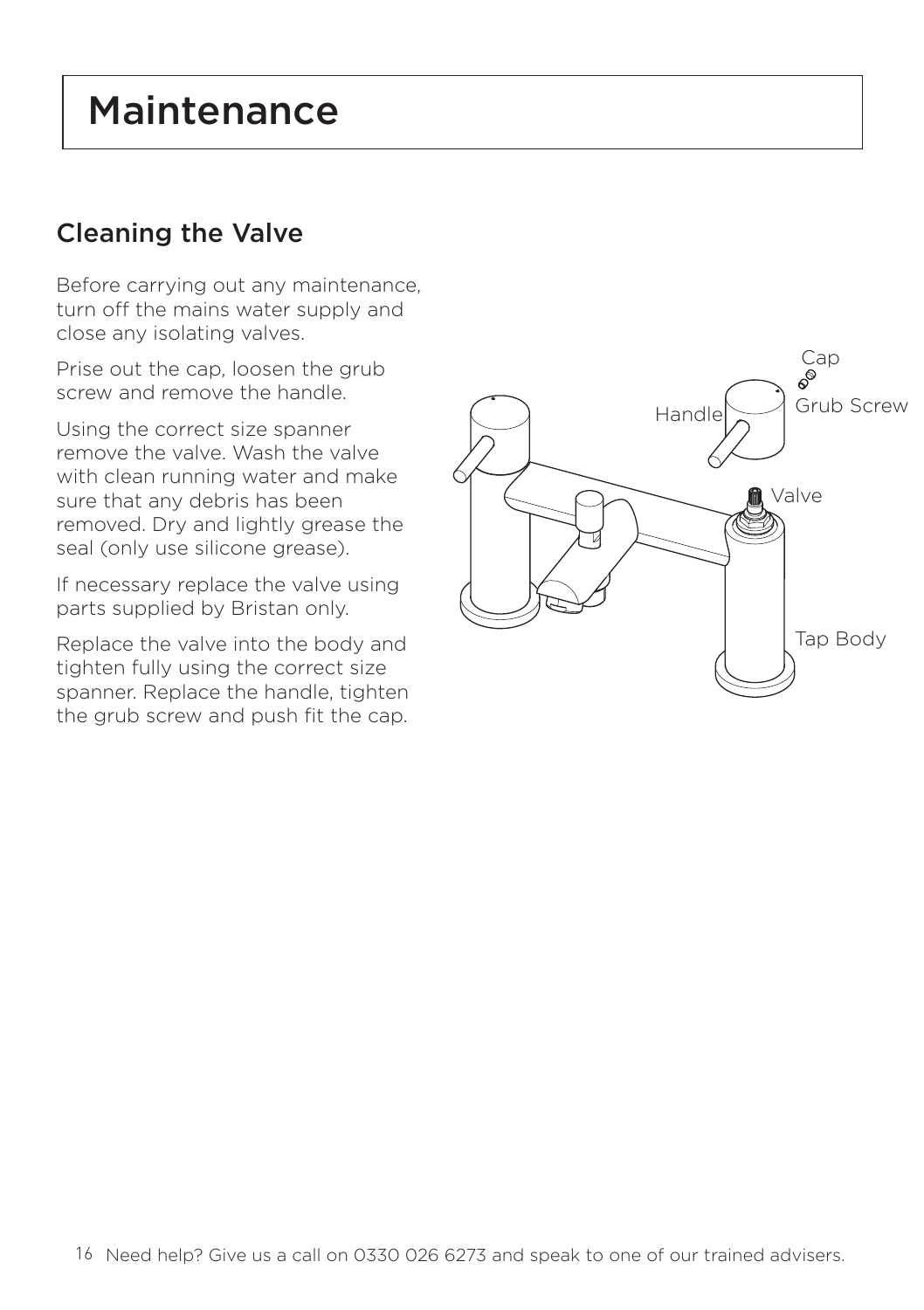# Troubleshooting

| Symptom                     | Cause                                                                                                                      | Remedy                                                                                                                     |
|-----------------------------|----------------------------------------------------------------------------------------------------------------------------|----------------------------------------------------------------------------------------------------------------------------|
| No flow or low<br>flow rate | Partially closed isolation valve.                                                                                          | Open isolation valve.                                                                                                      |
|                             | Instantaneous water heater<br>cycles on and off as flow rate or<br>pressure is too low.                                    | Increase water flow rate or<br>pressure through system to meet<br>required minimum working<br>pressure of tap.             |
|                             | Head of water is below the<br>minimum distance required.                                                                   | Refer to 'Specifications'<br>on page 5.                                                                                    |
|                             | Hot or cold water being drawn<br>off elsewhere causing pressure<br>changes or instantaneous boiler<br>temperature changes. | Do not use other water outlets<br>when using the taps.                                                                     |
|                             | Airlock or partial blockage in the<br>supply pipework.                                                                     | Flush through pipework to<br>ensure removal of debris and<br>any airlocks.                                                 |
| Water dripping<br>from taps | This is normal for a short time<br>after using the taps.                                                                   | This is caused by capilary action,<br>the build up of water in the tap<br>body.                                            |
|                             | If water continues to drip,<br>possible biuld up of debris/<br>limescale in the cartridge/valve                            | Remove and clean the cartridge,<br>refer to 'Maintenance' section on<br>page 15-16 before removing the<br>cartridge/valve. |
| Taps do not<br>turn on      | Closed isolation valve.                                                                                                    | Open isolation valve.                                                                                                      |
|                             | Mains water supply turned off.                                                                                             | Turn on mains water supply.                                                                                                |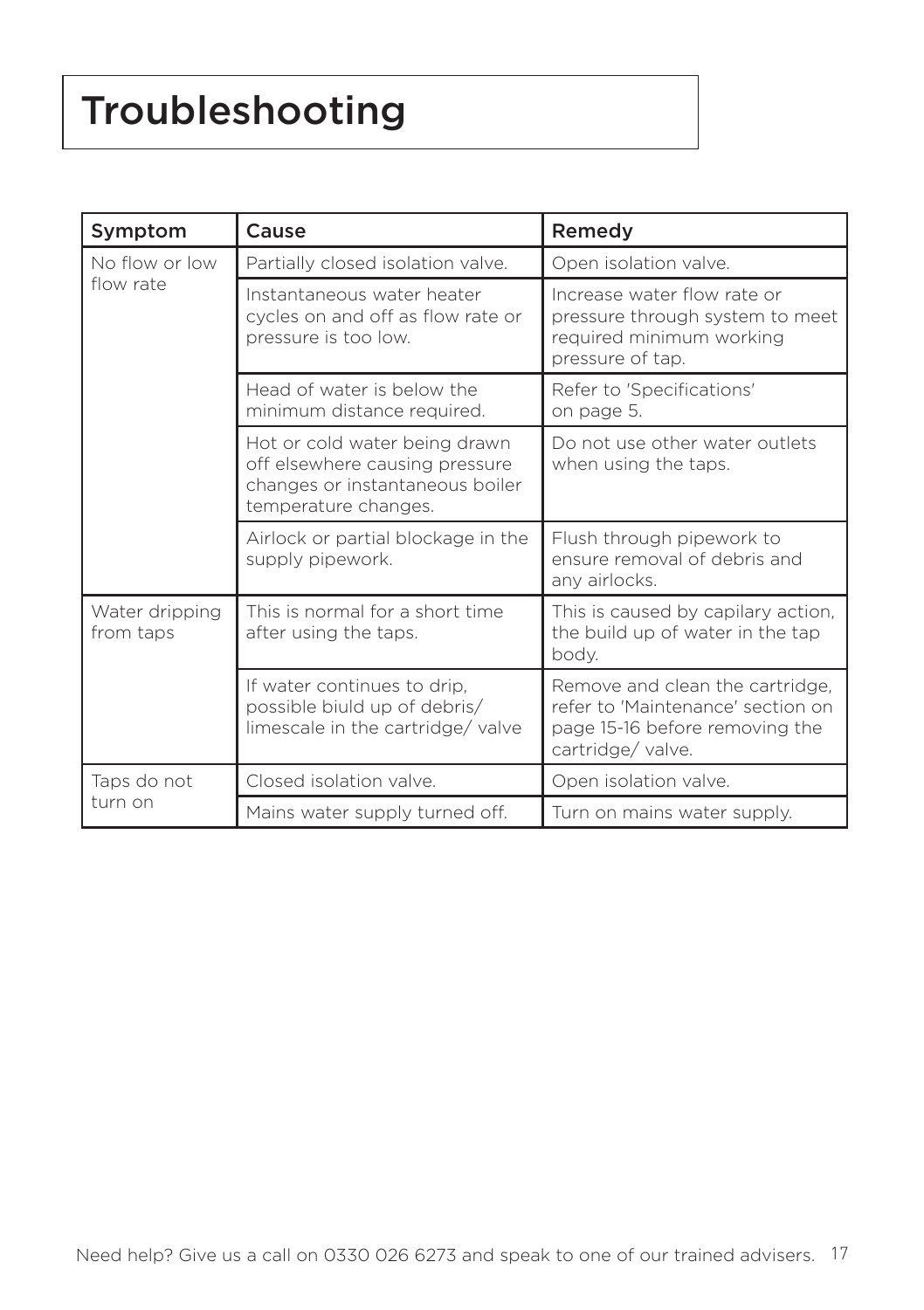#### Guarantee

At Bristan, we want to make things as easy as possible for our customers. That's why we offer solid guarantees on all of our products, effective from the date of purchase, to give you peace of mind.

To start your free guarantee, simply scan the QR code and register your product.

Alternatively, visit www.bristan.com/register.

For any other queries, please call our Customer Service on 0330 026 6273 where our expert team of advisors will be able to offer you any help and advice.

For full guarantee terms and conditions, visit: www.bristan.com/guarantees



We Know & We Care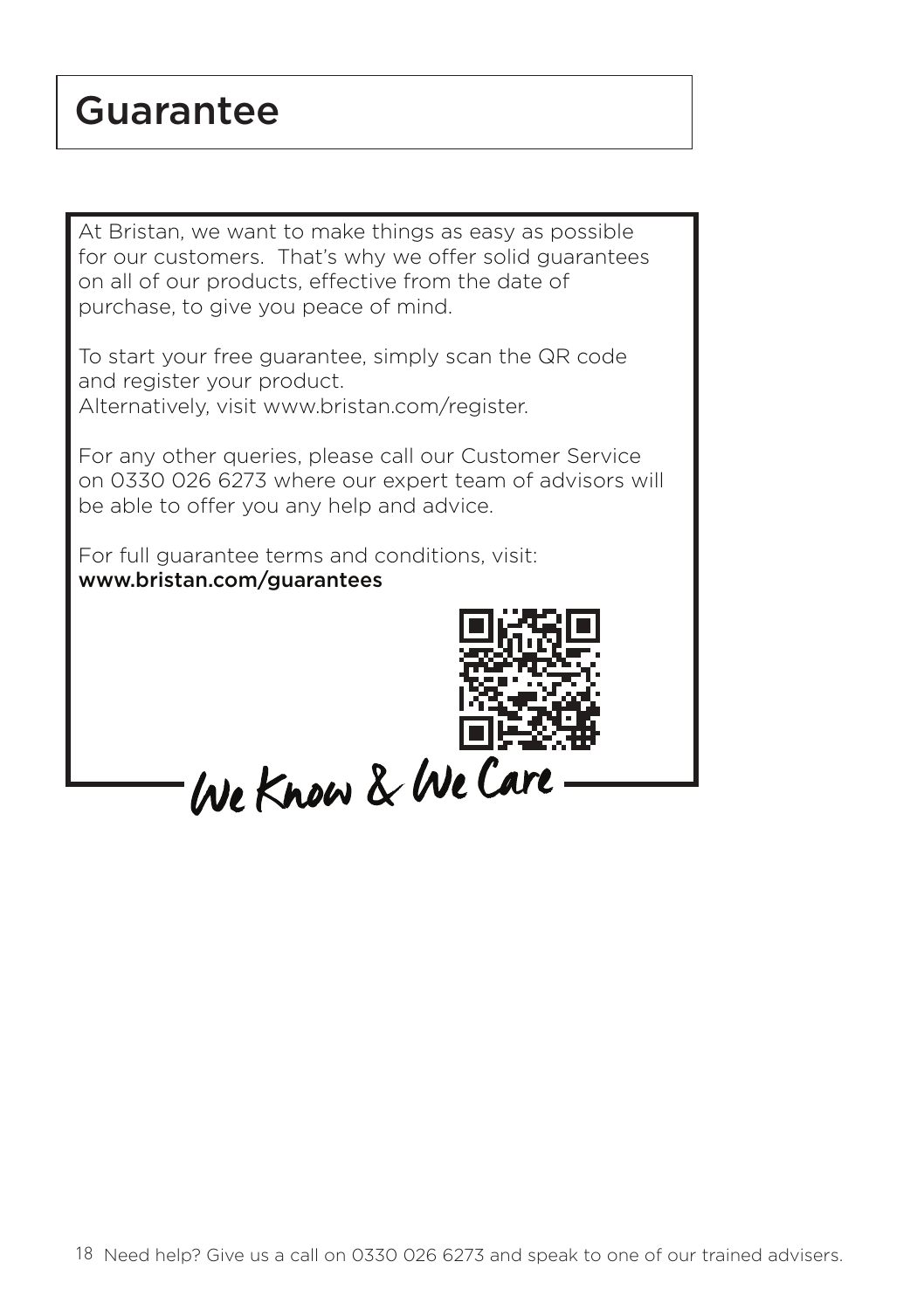## Notes